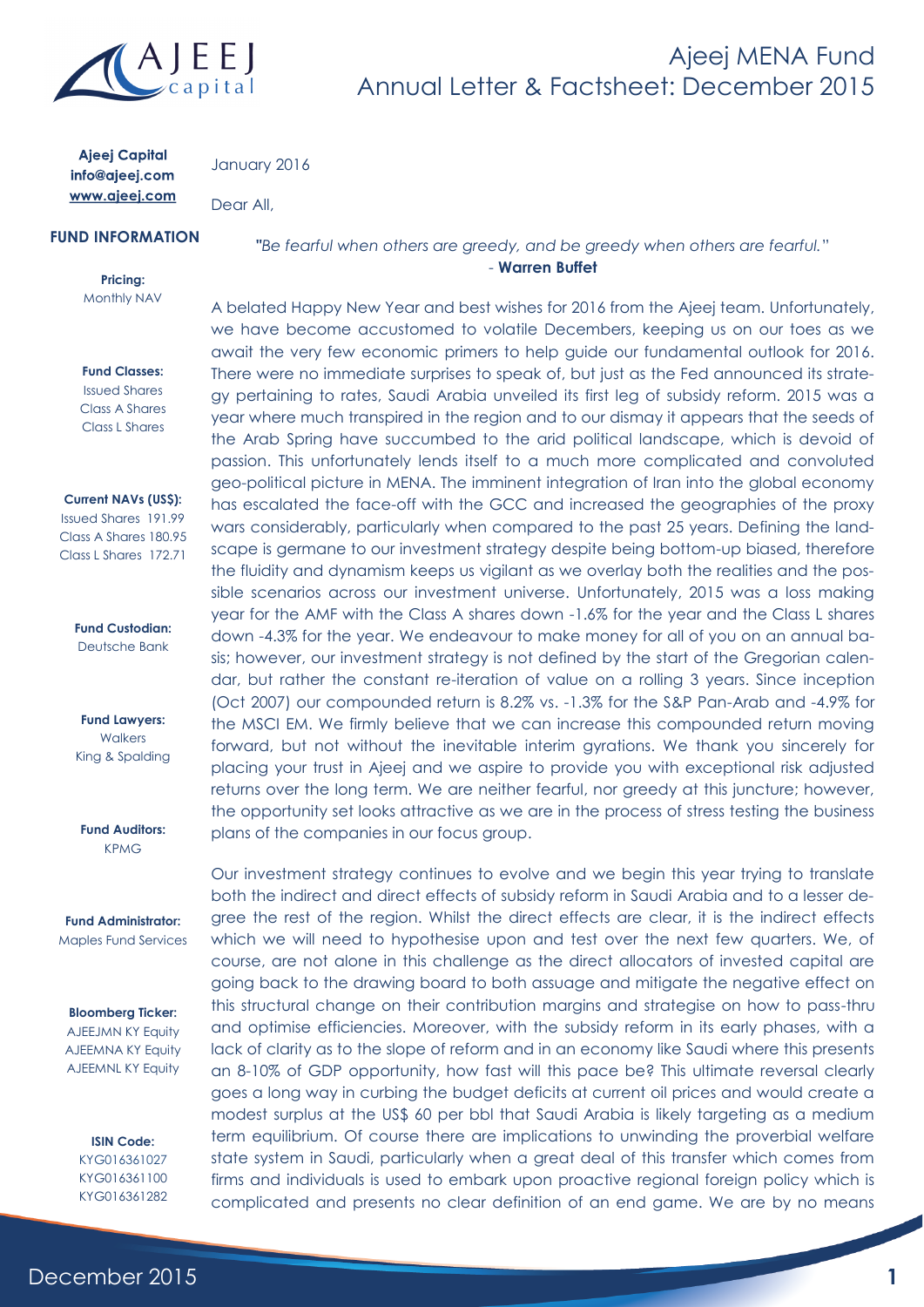

opining on the policy, but rather reflecting upon the challenges of this transfer at a very difficult juncture. In the lower Gulf states the challenge is less acute given the size of the indigenous population and the ability to target them in order to assuage the "citizen". Gulf states continue to suffer from the commonly known Dutch disease and have been (for the most part) unable to diversify their economies from the outset (in their case it is somewhat congenital); however, unlike other countries which have been victims of the disease, the GCC has stockpiled US\$ 2 trillion in reserves to utilise in diversifying the economy. The foundation has been laid which paves the way for strategic structural changes of governance, which enhance the accountability and responsibility of the various captains of the economy. During the oil windfalls a great deal of investment was done in both infrastructure and education, and it is pivotal that the pace of investing behind the human capital base has not slowed down. We believe this is very clear to the leadership and we will await the rollout of this factor in its various facets for the economies. The current market volatility is exacerbated by this uncertainty coupled with tightening financial system liquidity, further compounded by the ailments plaguing the global market with central bank decoupling (stronger US\$ and higher rates in the GCC) and slowing EM growth and debt woes. So as there is much to absorb between structural changes in the economies, dynamic geopolitical alliances, oil economics and general global concerns across all asset classes, we are going to be kept very busy as we navigate the portfolio through 2016 and beyond.

As a firm we have grown our AUM base to approximately US\$ 800 million**,** effectively leading to a close of the strategy, and opening up only upon redemptions from current investors. This is an important milestone for Ajeej not only in the quantitative achievement, but more importantly on the type of investor base that subscribes to a similar investment horizon period and understands the tenets of our investment philosophy. This enables us to focus on our task at hand and steer clear from volatile redemption cycles, which many EM/ MENA peers may be facing given the macro backdrop before us. We will spend the balance of the letter going into industry/macro themes in addition to further detail on our core positions within the portfolio.

**CAN WE GROOVE TO THE BEAT OF MENA? – The Grammy's -** name the winners. We've included nominees for "Song of the Year" from different years, see if you can remember the year, whether or not they won and the artist…one song wasn't nominated, but should have been…also can anyone spot the Easter Eggs?

"Rock the Casbah" / Year: / Won: Y/N / Artist:

**Saudi Arabia** once again had a year of two halves whereby the first 2 quarters, leading into implementation of the QFI in June, were up 10% boasted resilient market returns, only to be reversed during the balance of year, closing the 2015 down -17.1%. Coincidentally the introduction of p-notes in Saudi happened in August 2008, so we are pleased we have established the mechanics of opening up the market once and for all. During the first year of the new leadership in the house of Al-Saud, it would be an understatement to say that it was a year of transformation. We articulate this in detail later on, however whilst in many ways the initiatives are refreshing the pace is daunting. Consumer confidence is clearly rattled under the prevailing oil environment, regional foreign policy, domestic political change and subsidy reform. This is certainly a great deal to absorb in one year, so the results are unsurprising. Setting aside the visibility on foreign policy there is a clear positive outcome for the others modes of transformation; however this will require time. The budget was resilient given the current environment with only a 2% cut in spending compared to last year's budget, but notably over 22% of the budget is linked to "general support" which one would assume is a buffer for the regional foreign policy. The ensuing reality of tightening liquidity is being felt across the economy coupled with restructuring of government projects and more restrictive financing on going concern initiatives. It is unlikely we have reached concerns of job security on the local labour force; with that said, it is evident that the cycle of job substitution is coming to an end in the pursuit of creating fuller employment which needs to be fulfilled quickly through job creation as the economy diversifies. There is much analysis on both the sustainability and utilisa-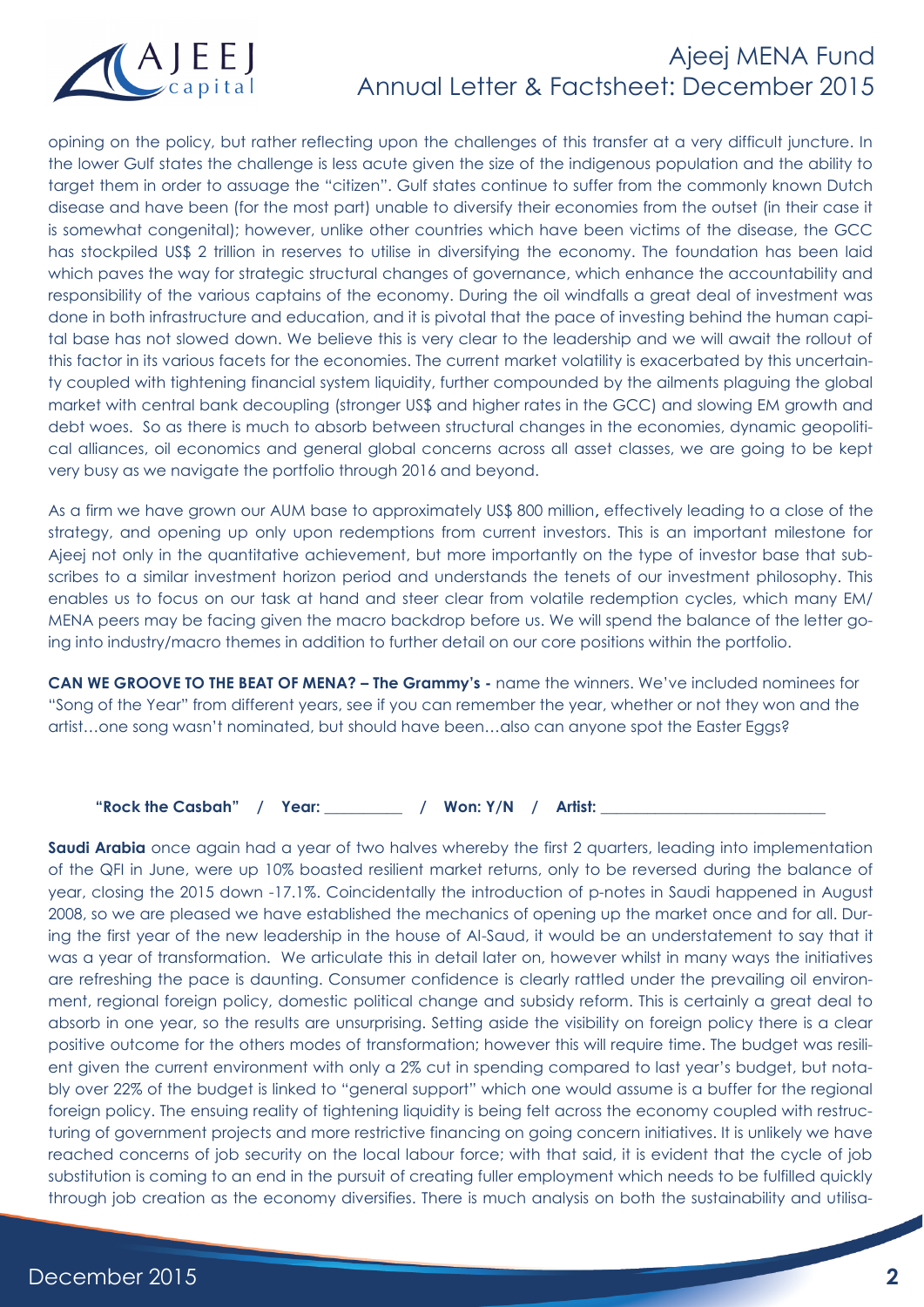

tion of the sovereign balance sheet, but it is clear that the current leadership will be bold in transforming the coffers over the medium term. Moreover, regarding the existing oil policy in its multiple tiers, ranging from strategic market share in core markets to need based revenues, it is the overall consensus through the supply and the cost curve of oil that US\$ 60 represents a ceiling rather than a floor, and it is incumbent on the leadership that the economy needs to function effectively with this long term target. With subsidy reforms affecting a great deal of our portfolio companies, both directly and indirectly from a disposable income and confidence perspective, it will certainly further set apart the quality of the companies in Saudi Arabia whilst dealing with these challenges. We look forward to interesting entries in many of these companies given the prevalence of volatility driven by both the macro and micro uncertainties. We remain very closely in touch with the management of our core companies as we enter the genesis of a new normal in this market.

"Against All Odds" / Year: / Won: Y/N / Artist:

**The UAE** markets were down in Dubai -16.5% and Abu Dhabi -4.9% for the year. The market no doubt felt the pressure of lower liquidity across the economy. Moreover, the physical real estate market softened considerably in both the primary and secondary markets, but showed resilience in land sales transaction. Notwithstanding these weaknesses, on a relative basis to history the economy is more solid than in the past, but is of course not impervious to feeder city slowdowns affecting both REVPAR and ultimately retail sales. Despite these challenges in the economy and certain fractures in the SME affecting asset quality for some of the banks, the reforms and regulations put in place over the last 4 years make for a much softer landing and a better framework to absorb the current slowdown. Moreover, the UAE embraced further reforms early on in the year with Abu Dhabi increasing water and electricity tariffs and the deregulation of fuel prices ahead of the other GCC peers. Moving forward, the Iran factor should be a positive overlay for the country, although it does create some challenges given the clash in foreign policy stance. Valuations in the market look attractive given the long term risk reward and we continue to find great opportunities in the UAE markets and as such as a country exposure will continue to play an important component of the portfolio moving forward.

**"Don't Speak" / Year: \_\_\_\_\_\_\_\_\_\_ / Won: Y/N / Artist: \_\_\_\_\_\_\_\_\_\_\_\_\_\_\_\_\_\_\_\_\_\_\_\_\_\_\_\_\_**

**Egypt** over the years certainly averted being amongst the failed states that have plagued MENA since the Arab spring; however, the challenges faced by the new leadership clearly have been running their course and this has reflected in the stock market which posted one of the worst equity performances in 2015 losing more than -35% in US\$ terms. Obviously, it is an unenviable task to have inherited such a structurally socioeconomic mess. The strengths and the hope of the Sisi regime upon his arrival were premised on solidarity across the various spheres of influence ranging from the judiciary to the intelligence, something which the later Mubarak era lacked. This solidarity promised to unveil swift economic reforms and attempt to make up for the residual dead weight loss in the economy witnessed during the revolutionary period. Furthermore, the regional importance that Egypt exudes under Sisi vis-à-vis the GCC is not to be taken for granted: Iran face-off led to an economic put option to restructure the economy. With his 2 year anniversary ensuing as president, all these strengths have dissipated and the pain of the economic challenges — be it chronic deficits, inevitable devaluation of the currency, structurally weakened tourist sector, weakened civil liberties (hence the subtitle of the section) and no ensuing universe investment laws to provide a clean framework by which to invest — have deflated the tyres of the most optimistic of people, whether they ride a tuk-tuk or drive a new Beatle. Whilst the market continues to offer value, the uncertainty of challenges makes it difficult to maintain a serious commitment to companies within the investment universe in Egypt.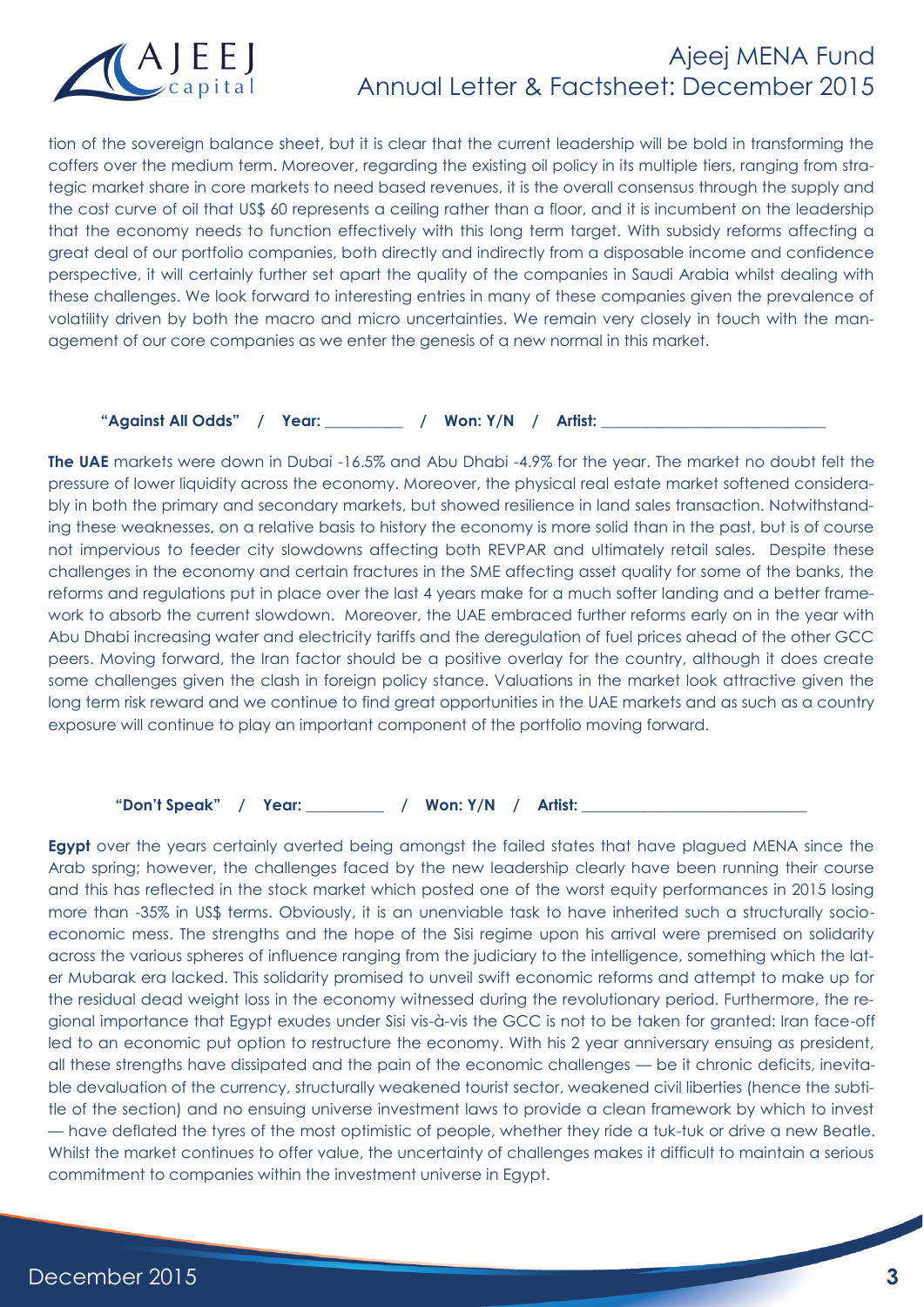

## "A Hard Day's Night" / Year: / Won: Y/N / Artist:

**Qatar**, in many regards, was meant to be the bastion of stability in this current low priced energy environment amongst the resource endowed countries of the GCC. This was based on its lower fiscal break-even and its significantly lower welfare needs of its small indigenous population. This discourse, however, has proved to be the weakness of the country given the problem that we have mentioning for years, which is that it simply lacks depth. As it completed the project development phase to secure the economy through its LNG development over the much of the last decade it was viewed as a funded and fuelled VC investment, but since then its actions and missteps have put the country in a more challenging situation. Its project oriented mentality had focused on branding and trophy assets, which lack economic viability, and its once secure annuity streams are being challenged both from the Atlantic and Pacific basins of LNG coming from the US and Australia. The repricing of contracts to Asia have taken an axe to the income streams of the government, and with an unlikely repeat of a Fukushima (one hope) there is little reprieve on the horizon for their LNG model as happened in 2011. Additionally, given its political posturing during the Arab Spring and its aspirations of not only being a swing producer in LNG, but also a swing producer of regional diplomacy, the landscape and evolution of the economy make the outlook less than ideal. This by no means is to conclude that the country will face distress; however, its strategic missteps in developing the economy and choosing to seek relevance politically whilst using its wealth and nimbleness to seek relevance on an international level is disappointing. We hope the next set of manoeuvres taken by the leadership reflect the new reality of its annuity stream and its true diplomatic clout to match the new realities of the Middle East. This broader backdrop keeps us away from the market for whilst it has less of a short term challenge, its long term strategy seems vague and unclear. We continue to follow a handful of companies which offer good value, so it would not be a complete surprise to take a core position under a certain set of circumstances.

### **Bottom-Up Stories and Top-Down Themes:**

### **Budget Saudi (the car leasing business not the government forecasted P&L):**

Operationally 2015 was another very strong year for Budget Saudi (the largest global franchisee of the Avis Budget brand), with 15% revenue growth and 12% net income growth, very much in line with our forecasts. Despite the strong underlying engine driving Budget's growth (investment in long term passenger vehicle leasing, a growing light commercial vehicles leasing business, and a strong short term rental business alongside steady performance in used car sales), the Saudi market spent much of 2015 and 2016 to date seemingly convinced that the company was more of a jalopy and less of the reliable vehicle we believe it to be. Budget ended the year down 23% and well off its highs, despite stable growth and clear communication from management on the steady drivers of the business. In part this was due to a stake reduction by the founding shareholder (part of a diversification of family wealth, rather than anything specific to Budget); beyond that, the sell-off was accentuated by declining foreign interest in small/mid-cap Saudi names in 2H 2015.

As we move into 2016, there is no question that challenges lie ahead for Budget, but the penalty paid by the stock to date is far too large for the magnitude of these challenges (a likely slowdown of growth in the trucking and long term leasing business as FMCG companies' growth slows, and a likely slowdown in used car sales) that company faces. While organic growth in the long term leasing and trucking businesses will slow simply due to the slowing business cycle, we see opportunities for 'substitution' growth through fleet outsourcing (as has been seen in developed markets like the US and UK during previous down cycles) as Saudi corporates move to an operating cost structure (leasing) for their fleets and away from a fixed investment structure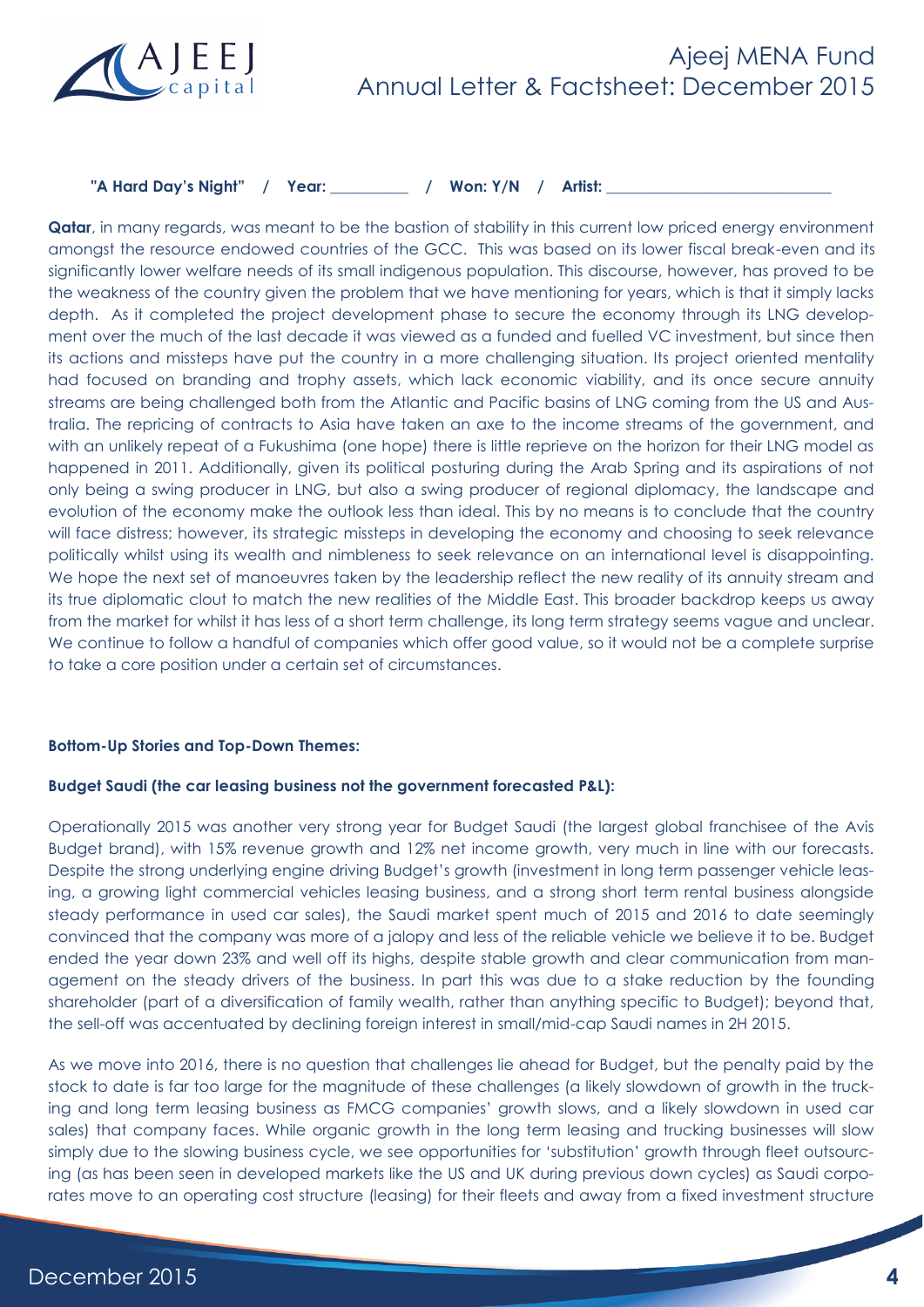

(with its upfront costs and personnel requirements).

With respect to used car sales, it is reasonable to expect a slowdown in growth of this business (profits from this business represent 75% of Budget's bottom line) but not a collapse. In fact, looking at the UK used car market since 1990 over several economic cycles, dealer volume sales of used cars are the most resilient through recessions, falling only 3-5% of pre-recession levels vs drops of 25-30% in new car sales through recession cycles. Prices of used cars do fall further than volumes and fluctuate more, but this is a factor (as we expect will happen for Budget) of used car fleet aging: corporate lessees tend to extend their leasing contracts rather than taking new cars and thus the resale values of used cars coming to market are older, as they are more aged.

In view of this, we maintain our opinion that Budget's positioning as the largest rental car player in Saudi while offering better service in a semi-commoditised industry will sustain its short term rentals business. At the same time, we expect its long term leasing and trucking businesses to continue growing, albeit at a slower rate for the next 2-3 years, as it benefits from fixed-to-operating fleet substitution effects amongst its clients. And finally, although we expect weakness in the used car sales business, we believe that management will use its considerable experience and multiple sales channels (auctions, showrooms and direct sales) to manage this line of business through the coming period.

As we look at Budget in comparison to other Saudi companies, its relative price dislocation (trading < 9x P/E vs 12.6x for the Tadawul while 2015 growth was ahead of the market, a level it last traded at in 2008) and steady dividend (4.6% trailing dividend yield and 40% payout ratio for the last 8 years) also make the stock appealing. Management has a long history of managing earnings volatility (primarily through fleet growth/disposal adjustments and pricing adjustments on used car sales) and we expect them to continue to do so despite what is likely to be a challenging used car market in 2016.

### **Dubai Parks:**

Dubai Parks and Resorts and its three integrated theme parks (Legoland, motiongate, and Bollywood Parks) marched steadily closer to reality throughout 2015. Following heavy post-IPO punishment in weak markets in December 2014, Dubai Parks rallied strongly through 2015, ending the year up 55%. The stock price seemingly moved upwards as the domes of Bollywood Parks and the rides at Legoland and motiongate (or perhaps more importantly the cooling system and chillers that will keep the queues air-conditioned?) rose above the hoardings along Sheikh Zayed Road. The Ajeej team made numerous visits to the site during 2015, and met team members from construction foremen to the videographers and marketers designing the company's exhibit for travel and tourism conferences. Under the aegis of Meraas (the founding and majority shareholder) and the Ruler of Dubai (the founder of Meraas) Dubai Parks made great strides towards creating the so-called 'fourth pillar' of Dubai tourism. Adding a theme park complex to the trifecta of beach, malls and luxury hotels is a core part of Dubai's goal of extending the length of stay of visitors from 4 nights to 7 over the next decade.

In 2016, the focus for Dubai Parks will shift from the question of 'Can they build it?' (Yes, they can and have, thus far on time and on budget) to 'Will they come?' as the company ramps up its marketing campaigns, launches ticket sales, and prepares for a soft opening in September/October and a likely official opening in December. Dubai Parks management has relatively conservative forecasts on visitor numbers and cross-park visits, with tickets priced at approximately US\$ 80 per park, close to global averages. With each park targeted at a different demographic: Legoland for families, motiongate for teens and adults, and Bollywood Parks for South Asians of all ages, a key question will be how many multi-park visitors will they be able to drive through bundled ticket sales (their current forecasts are relatively conservative when compared with cross park visits in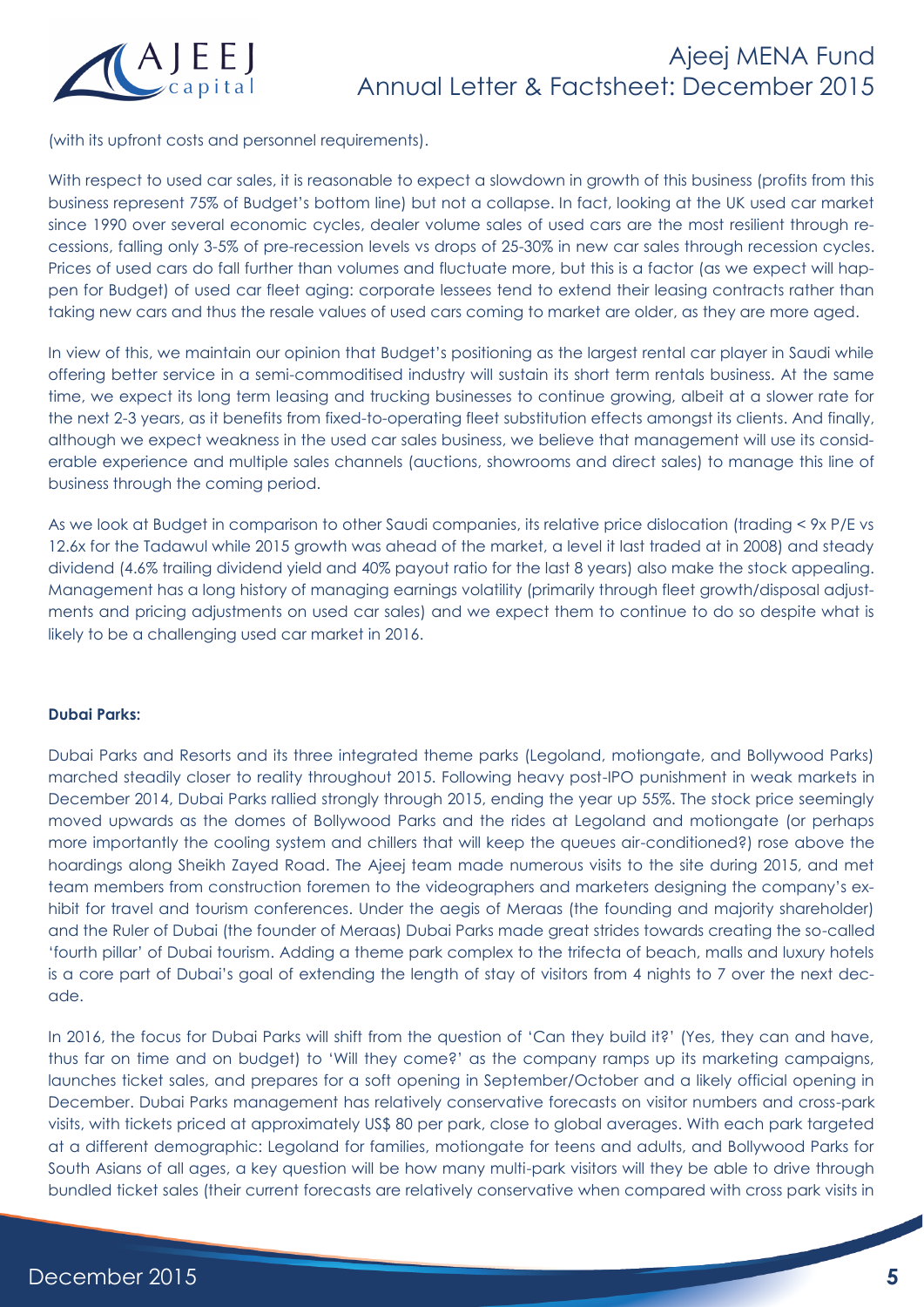

the UK and US theme clusters). That question won't be answered until 2017 at the earliest, but we feel that management of Dubai Parks (with a mix of local talent and theme park managers with decades of experience both in South East Asia and the US) is well up to the challenge.

**NMC Health:** see MENA healthcare write up below.

#### **Bupa Arabia:**

Following several years of planting, the time for harvesting has come. Bupa Arabia has continued showing healthy growth in its top line, and that is now bearing fruit in strong bottom line growth. After fantastic growth in gross written premiums (GWP) in 2014 (80.6% up), the company was able to achieve further double digit growth in 2015 (GWP up 27.7%), and to improve its market share by a considerable margin (Q3 2015 health insurance market share of 42.6% vs. 36.3% at end 2014). The slowdown in growth of GWP (due to the larger base year in 2014) has not prevented the company from reaching new high levels of earnings. As one of the most successful medical insurance companies in the region, Bupa was able to improve its margins with the growth in the size of its business, benefiting from economies of scale. The company has reported net income before zakat for the full year 2015 of SAR 645 million, up 114% YoY (after 104.5% earnings growth in 2014), taking advantage of its experience in the healthcare industry supported by its mother company, Bupa International.

During 2015, Bupa Arabia held the top position in the portfolio throughout the year. This obviously benefited overall alpha generation as the stock outperformed the market during the year; it closed 2015 up 15.6% while the Saudi market was down -17.1%.

So is the story done? After all, it has maintained its position at the top of the AMF's core holding not only for 2015, but for much of 2014 too. We are still positive on the performance of Bupa going forward. We expect the company to continue reaping more of the fruits of its labour in the sector, and benefit from the economies of scale supported by its high quality management team and their consistent track record. As an added boost, the company sits on SAR 4.3 billion of Murabaha deposits and will benefit from the recent increases in interest rates to post better earnings.

#### **Tawuniya (Co. for Cooperative Insurance):**

Another interesting story in the insurance industry is the Co. for Cooperative Insurance, known as Tawuniya. Tawuniya is the largest insurer in Saudi Arabia and the region in terms of GWP. Unlike Bupa, which has a pure medical insurance focus, Tawuniya provides Shari'ah-compliant non-life insurance including medical, motor, fire and property, marine and aviation, and energy, as well as life insurance and reinsurance. Medical insurance accounts for 60% of total GWP, motor for 19%, and the remaining 21% is divided among the other lines.

With the end of the price war among insurance companies in Q1 2013, followed by the circular from the CCHI that required all insurance companies in the kingdom to submit a third party actuarial report on the expected claims to incur during the year (we discussed this at greater length in last year's annual letter), Tawuniya was one of the companies to report a large amount of claims provisions in Q4 2013. The company had then undergone a massive change in its management and strategy; ultimately, there was a shift in management fo-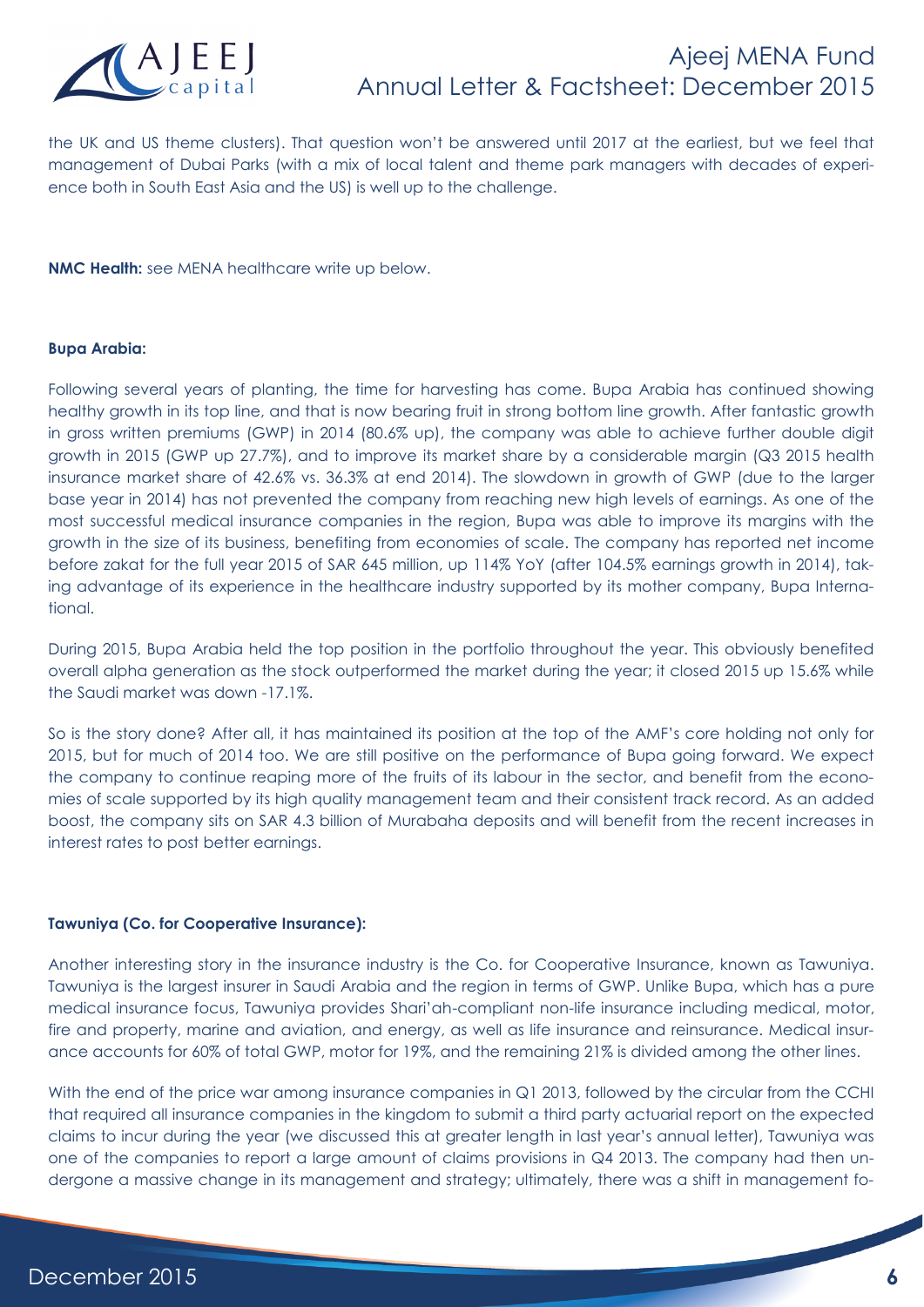

cus from market share to profitability through better policy re-pricing, improved claims management and the shedding of unprofitable contracts. Concurrently, and in order for Tawuniya to compete with other insurance companies (mainly Bupa and Medgulf), the company set a goal to improve customer service, a too frequently disregarded element of business in the oil rich kingdom.

During 2014 and 2015, Tawuniya was able to improve its margins whilst retaining its market share. The stock price ended 2015 up 61.5% and was one of the best performing stocks in the region. Tawuniya's GWP recorded good growth during the year (up 22% YoY) leading the company to maintain its position as a leader in the insurance market in Saudi.

Like Bupa, Tawuniya will benefit from economies of scale in order to improve its margins further; hence good earnings are expected. The company has a large investment portfolio of around SAR 5.4 billion, with 16% held in equities. This portfolio may see volatility, but higher interest rates should improve fixed income returns and help to mitigate occasional realised equity losses that are likely to arise.

### **Insurance Market Update**

The Saudi insurance sector continued making healthy progress in 2015, recording double digit growth of 21.5% for 9M 2015, supported by 43% growth in the motor sector and 17% growth in the medical sector. While we are expecting a slower pace of growth in the medical sector going forward, the motor segment should be driving growth in the coming years (for once, pun not intended). Until recently, SAMA's directives of mandatory medical insurance have been better enforced than their directives regarding mandatory third-party liability (TPL) motor insurance. Soon, corrective measures have to be taken by the ministry of interior to enforce the motor TPL insurance, which should be the main catalyst of growth in the coming years.

### *Motor*

While the motor segment raced forward with 43% growth in 9M 2015, it continues to boast the greatest growth potential. The growth, thus far, has been a result of repricing rather than regulatory enforcement and penetration. Policy prices have been revised upward several times during the year to improve margin and reduce loss ratios. Going forward, prices are expected to reflect the inflation in maintenance cost and spare parts.

Compared with the current regulation enforcement rate of 75-80% in medical, the motor TPL enforcement is at 40% or 50% at most. The total number of vehicles in Saudi is around 11 million with no more than 5 million insured! The TPL policy is a requirement to renew the vehicle's registration, but that only occurs only once every 3 years. Discussions are currently in progress to find establish the correct controls to enforce TPL insurance, and when these controls come into place, they should double the number of insured vehicles in the country and therefore lead the growth of the sector.

Another important catalyst is the government initiative to insure its own vehicles. Precise numbers are not available on the number of vehicles owned by the government and its agencies, but we estimate that approximately 1.5 to 2 million vehicles would be added to the sector if the government vehicles are insured.

### *Medical*

The medical insurance sector continued to grow at a healthy rate, as the GWP for 9M 2015 stood at SAR 14.6 billion compared to SAR 12.5 billion in 9M 2014, a 17% growth rate. The 2015 FY GWP growth is estimated to come in at 16%. Last year, the growth stemmed from pricing adjustments, providers' inflation and new people getting insured. The total population in Saudi is around 30mn, consisting of 20 million Saudis and 10 million expats. The insurable market size is around 14 million of which 5.2 million are Saudis and 8.8 million are expats;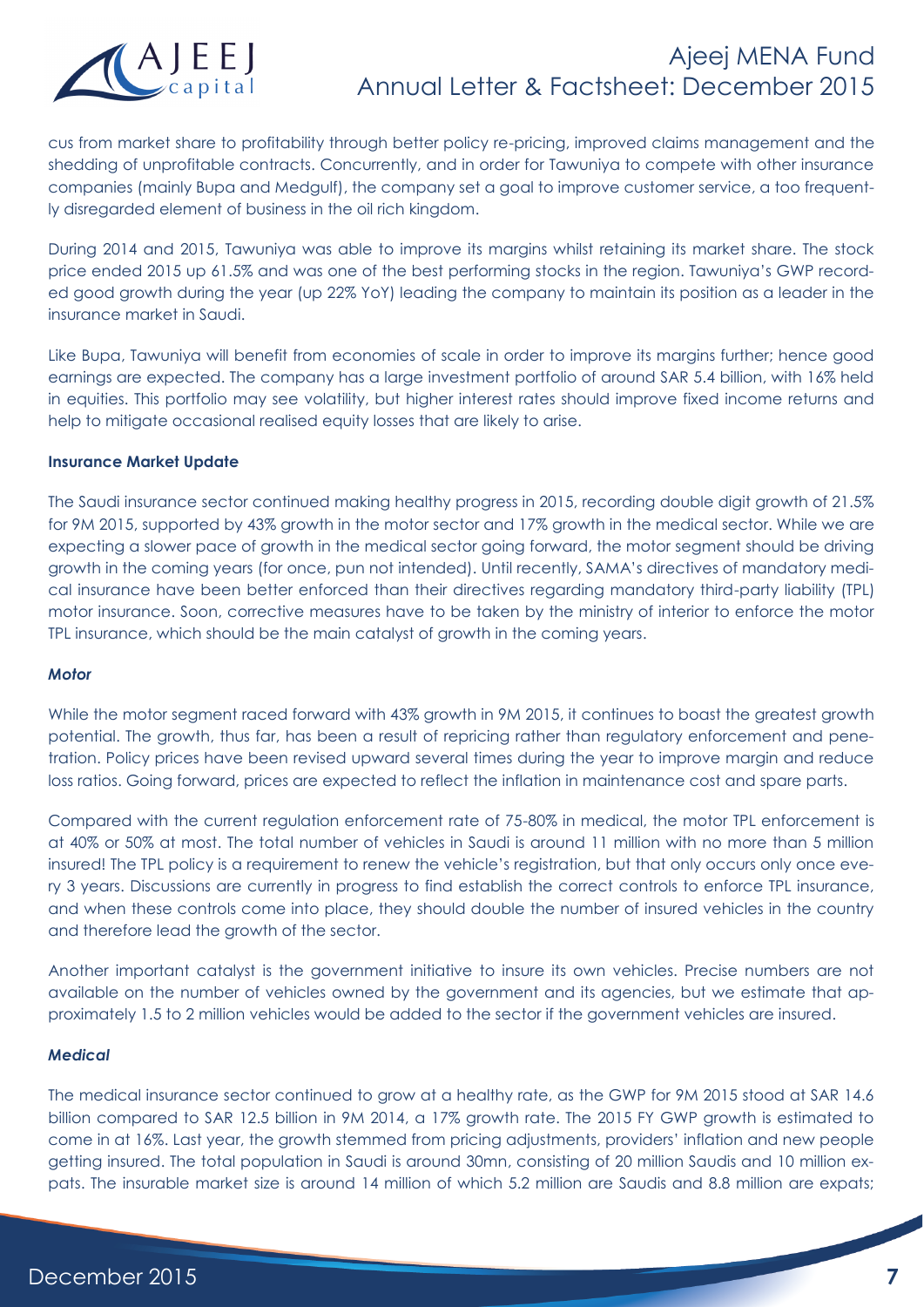

those represent the private sector employees that have to be insured. However, by the end of 2014 only 9.64 million were insured, with the remaining 4.36 million yet to be insured. The un-covered portion included dependents of expats as well as some Saudi workers who are employed to satisfy the requirements of Saudisation. During 2015, the CCHI enforced insurance for the dependents of expats (estimated at approximately 1.5 million people), and by September 2015 the insured population became 10.9 million according to CCHI. The remaining dependents of expats should have been insured by Q4 2015 (we will confirm this once updated data is release), resulting in an expected insured population of about 11.2 million by yearend.

While we expect the growth of the medical segment to slow down, there are still further opportunities for the sector. The main drivers include healthcare providers' inflation and insuring the remaining uninsured who are mainly Saudis (the latter depends on successful enforcement). CCHI has said that it will take measures to make the 2.5 million remaining Saudis insured, but there is no certainty on the procedure that would be followed for this promised enforcement, and in making its efforts CCHI must work with the Ministry of Labour, GOSI, and the Ministry of Interior; inter-ministerial decision making tends to be challenging in the most efficient of governments. We expect coverage of these 2.5 million Saudis to take over a year, probably at least 1.5 to 2 years; but the growth opportunity is certainly there.

In the longer term, additional factors could give a further push to the medical insurance market. Implementation of Phase 3 of the insurance initiative by the government – insuring the public sector employees – would be the main catalyst. There have been extensive discussions about privatising the public healthcare sector, and hence insuring the public sector's employees. This would probably take 4 to 6 years to be implemented and would more than double the size of the sector if approved.

### *How would the recent budget cuts affect the insurance sector?*

The prevailing economic conditions in Saudi could put some pressure on the insurance companies that would affect their growth negatively. For instance, policyholders could choose to change to lower-tier, less expensive policies in order to cut their costs. But pressure is not expected to come on policy pricing itself, especially in the presence of SAMA's third-party actuary pricing. Eventual enforcement of medical insurance for the remaining uninsured 2.8 million Saudis employed in the private sector and TPL motor insurance would overcome any potential decline in the growth from policy "downgrades" and give a big push to the market. Price inflation and new policy issuance will aid medium term growth. We don't expect final decisions on insuring the public sector employees or insuring government vehicles to come in the near future, given the tight economic conditions, but those catalysts remain with a longer-term view.

"Staying Alive" / Year: / Won: Y/N / Artist:

**MENA Healthcare:** The MENA healthcare sector continued to see robust growth in 2015, with acquisitions, IPOs, and both green and brown field expansions continuing throughout the year, despite tremors in regional equity markets and slumping commodity prices. When the region catches a cold, it appears the healthcare sector stands ready to diagnose and treat it, with its rapidly expanding capacity and focus on developing regional private health care services to a global standard

Beginning in Egypt, 2015 saw the London listing of Integrated Diagnostics Holdings – the largest integrated laboratory test provider in Egypt, with a catalogue of over 1,000 different tests and growing. Although IDH was the first Egyptian healthcare provider to list in recent memory, the pipeline of potential listings, especially within the private hospital market, grew significantly during the year, as private equity players embarked on a buying spree within the private hospital and clinic market in Egypt in order to serve Egypt's growing middle class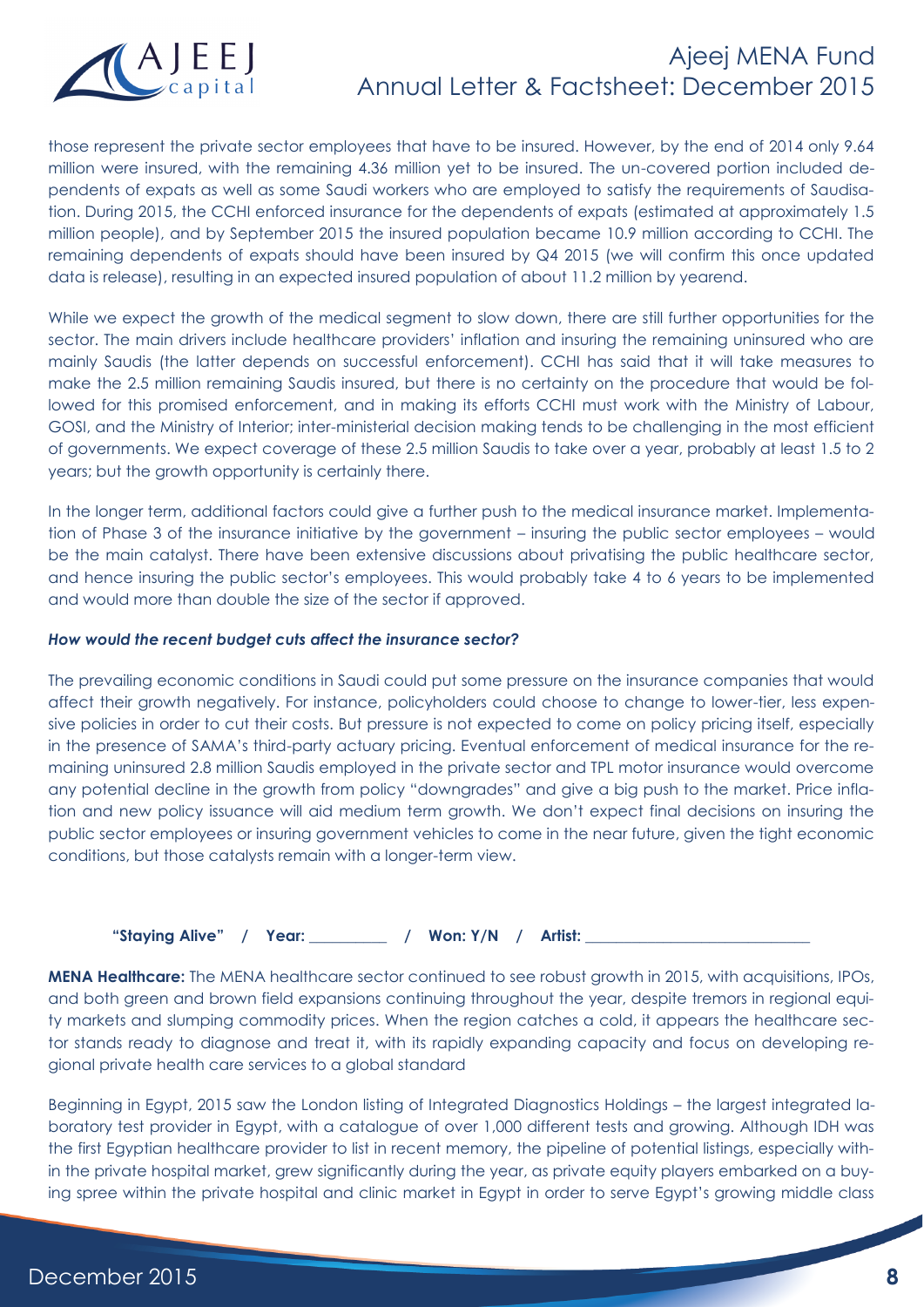

and to reduce the medical tourism of the wealthiest Egyptians. The Egyptian health care suffers from poor infrastructure, chronic underinvestment and significant brain drain into the GCC - problems that these purchasers hope to reverse with infrastructure investment, improvements in internal processes, and further training – especially for nursing staff.

Moving to Saudi Arabia, 2015 was a year in which the major publicly-listed hospital companies focused on ramping up newly opened capacities and in twisting enough regulatory arms to get their new built hospitals opened; the latter is often the biggest challenge in Saudi Arabia – staff ready, patients asking when to come, lights on, rooms clean – and then a long wait for that one fire code or civil defence inspector. Positively, operators report that all of these new facilities are ramping up ahead of schedule; all the while pent up demand for quality care and the now nearly decade-old push towards privatisation of health insurance continue to pay dividends for the established hospital operators, who benefit from scale in hiring, insurance company negotiations and implementation of modern record keeping and quality control systems.

Looking forward, we anticipate at least one additional Saudi healthcare operator to go public in early 2016, and in aggregate, the 4 listed operators today are currently building or ramping up almost 2,000 beds (double the current number of mature operating beds that they control approximately 2,000). Given their strong margins (and very limited impact from subsidy reforms), their strong brands (which improve negotiating power with insurers), their continued access to low cost government-subsidised debt facilities, and a clear imperative within Saudi Arabia towards privatisation of services (whether hospitals, airlines, or schooling among other sectors), we see the expected returns on capital from the hospital companies' capacity investments remaining quite strong for the next several years. In fact, we anticipate that most will announce further expansions as their current building projects finish – the private insurance sector continues to add 500k members per annum (although this rate will slow as compliance to the private sector insurance mandate reaches 100%) as job growth (even for Saudis) increasingly comes from the private rather than government sector and chronic staffing problems limit public sector health care growth. Case in point, this year one insurer started a pilot program with a bank to offer facilities to buy supplemental private sector insurance to government employees and their families.

Finally the UAE was merger and acquisition central within the MENA healthcare sector in 2015, with NMC completing 4 deals for bolt on acquisitions (a Sharjah clinic operator, a long term critical care provider, a high end outpatient clinic and homecare provider, and the region's largest IVF provider) all of which are profitable and both EBITDA and net income accretive while helping the company extend its reach into the high-paying Emirati and white collar expat patient communities, as well as the underserved middle class patient community in the Northern Emirates. Taken together, these acquisitions will also drive patient flow into NMC's new critical care hospital on the outskirts of Abu Dhabi, as along with its dedicated maternity hospital and its Dubai hospitals (where expansions on adjacent, already-owned land are a possibility). 2016 will be a year to integrate these new acquisitions while a portion of the US\$ 400m facility opened for acquisitions in 2015 remains undrawn and may be used for further acquisitions or for development of the company's currently limited footprint in Saudi Arabia and Qatar.

Investors heartily rewarded NMC for its acquisitive appetite last year with the stock up 83%. Taken together, the acquisitions add about 64% to NMC's healthcare division bottom line, and 30% to the consolidated bottom line (inclusive of its pharmaceuticals, medical equipment and FMCG distribution business). More importantly as discussed we expect synergies from these acquisitions to improve patient flow into its core Abu Dhabi facilities and to set the stage for further expansions in Dubai and the Northern Emirates in the future. Despite its strong 2015 performance, NMC remains amongst the cheapest of the MENA health care operators; moreover, we expect it to have amongst the highest levels of top and bottom line growth in 2016 as its new hospitals ramp up and its acquisitions are fully integrated.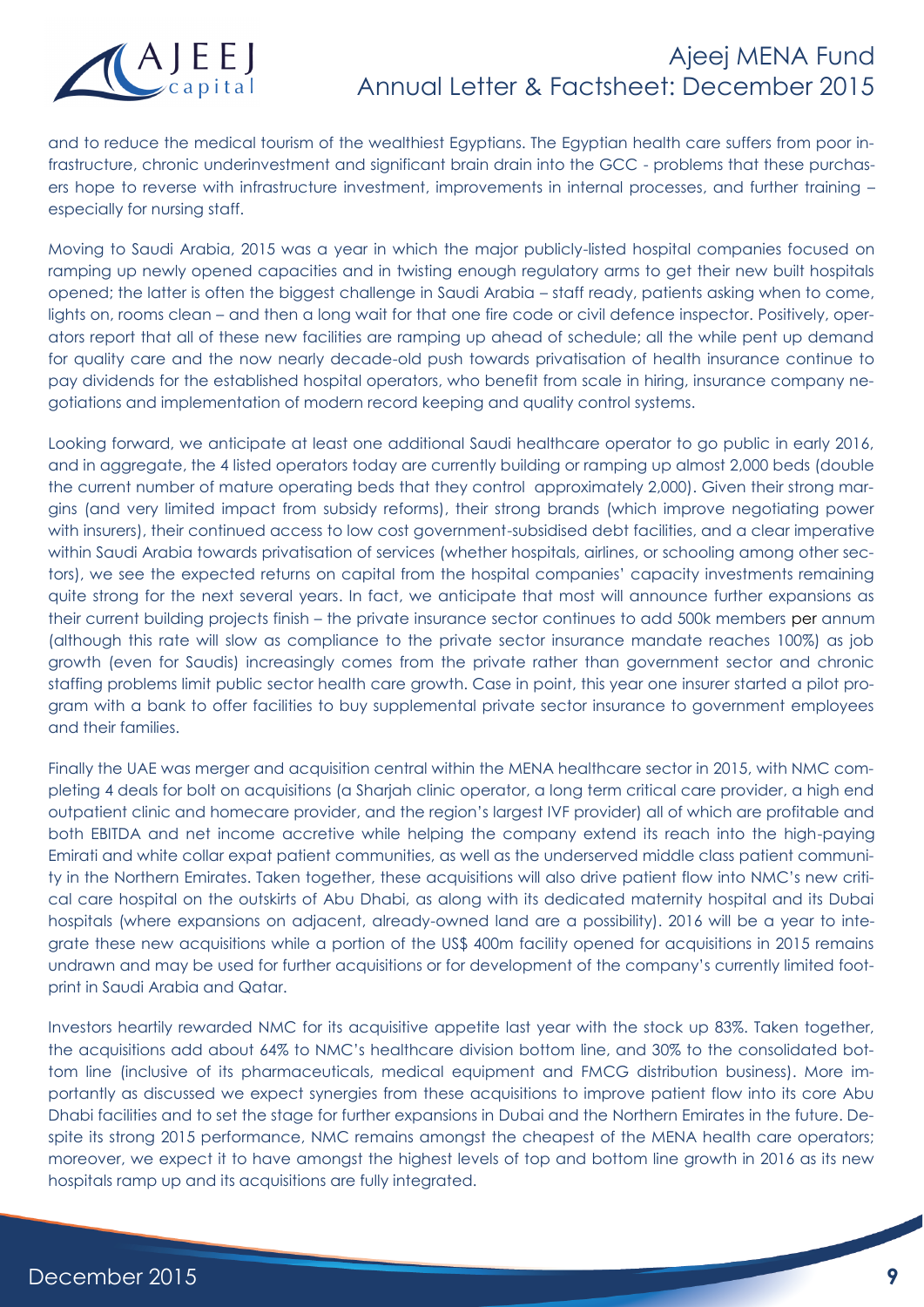

Not to be forgotten outside the NMC limelight, Al Noor Hospitals closed the year with a reverse takeover of Mediclinic International, a South African hospital operator with major operations in Dubai (5 facilities include 1 critical care hospital and another under construction). The combined entity (which gives Mediclinic access to Al Noor's A class facilities and clientele in Abu Dhabi) will see over 40% of its income coming from the UAE – the most profitable and fastest growing of its global portfolio.

As we look forward to 2016, MENA healthcare appears to be in robust condition, and should continue to expand to meet the region's growing demand for care across the lifespan: from IVF treatments to nursing homes to (especially in Saudi Arabia and Egypt) simply more beds to accommodate demand for high quality private sector care. Diagnosis: growth.

"Money for Nothing" / Year: / Won: Y/N / Artist:

**Saudi Banking Sector:** In December 2015, the US Federal Reserve increased interest rates for the first time in years and anticipated further gradual increases in the coming year. As mentioned in this space before, Saudi banks are positively geared toward rising rates, because their funding structure contains a high percentage of non-interest bearing deposits and the Saudi riyal is pegged to the US dollar, so that the direction of interest rates in Saudi tends to follow closely those in the US. Saudi banks benefit from rising loan rates in a higher interest rate environment, while the cost of non-interest bearing deposits remains at zero. As of late 2015, demand deposits represented 63% of Saudi banks' total deposits, by far the highest percentage within MENA.

While the Fed is likely to raise rates further only gradually, if at all, in the near term, Saudi banks should benefit from the hike already in place. Unfortunately, with the decline in oil prices leading to a slowdown in the Saudi economy, the rising rates are no longer automatically a major catalyst for the Saudi banks, because there are now many other competing factors at play at the same time. In a benign economic environment, increased interest income from the rate hike would have flowed, to a large extent, directly to the bottom line for banks holding primarily floating rate loans, leading to earnings growth that should be rewarded by the market. But in the current environment, liquidity for the Saudi banking sector is tightening, with a significant slowdown in deposit formation – for 2015, total loans for the listed banks grew by 8.2% while total deposits grew by only 1.5%, moving the sector loans/deposits ratio from 77% to 82%. Much of the overall slowdown in deposit growth can be attributed to NCB, which saw about SAR 40bn in deposit outflows in Q4 2015, but several other banks also had QoQ deposit reductions in Q4. This pressure on funding availability, if continued, should lead to banks paying more for the portion of their deposits that are interest-bearing. On the other hand, they will be less willing to lend, given scarcer funding and greater concerns about the financial health of marginal customers – they are likely to raise the rates charged on loans and thus pass on any higher costs of funding.

So, while NIMs for most Saudi banks should likely increase due to the higher US rates and tighter liquidity that should push up loan yields, the impact may be slowed, at first, due to higher costs of funding and slowing loan growth. Moreover, as the economy slows, pressure on asset quality is likely to increase, leading the banks to take higher provision charges that would reduce the benefit from higher interest income. The relative balance of these impacts can obviously be assessed with sensitivity analysis, which we perform when stress testing our valuation models.

As we write this letter today valuations for the Saudi banks have moved into highly discounted territory, with several banks trading at their current book value and at around 7x trailing earnings. The market is clearly concerned about the future financial performance of the banks. We feel that the market concerns are overdone in all but a very bearish scenario for the Saudi economy; as such, we think certain Saudi banks offer good value at current levels…continue to watch this space.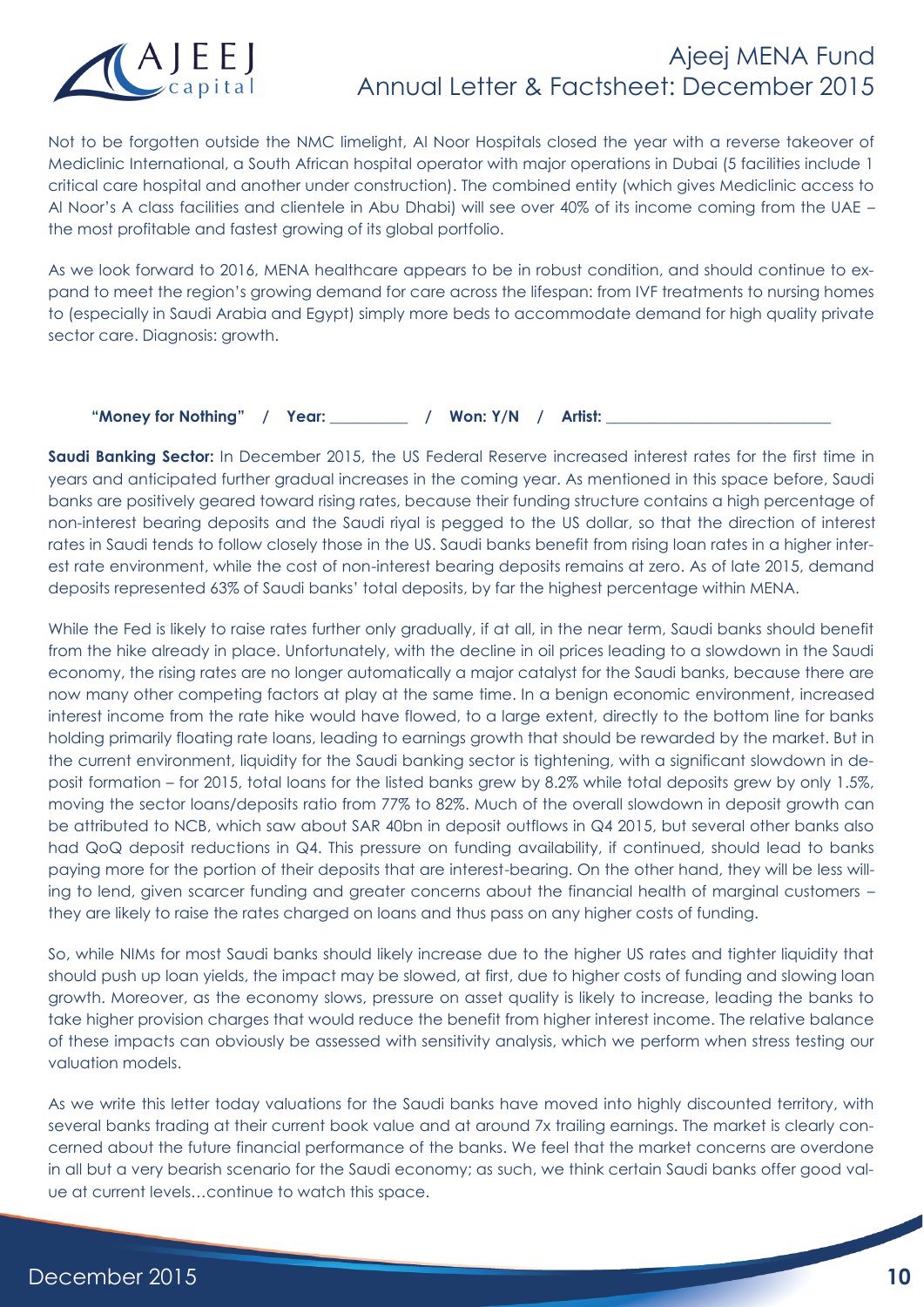

"Constant Craving" / Year: \_\_\_\_\_\_\_\_ / Won: Y/N / Artist:

**MENA Consumer Staples:** 2015 has been a case of a rise and fall in the regional equity markets. While the highest quality consumer staple names managed to hold up for most of the year, the pain has been felt across the board. Regional beloved consumer bellwether Almarai only managed to end 2015 up 2%; however, due to Government subsidy changes it has been badly hit (along with the rest of the market), down -16% YTD as we write this letter. While nobody likes uncertainty, we have lived through this kind of volatility before and aren't ready to cry over spilt milk just yet (yes, we know this particular expression has been used by every other sell side report on the company, but it's been a stressful start to the year, so please forgive us)…

Over the past few years, relatively easy access to cheap capital has resulted in a number of capacity expansions across the food manufacturers. We have seen major plant modernisation and expansion around the Middle East, from water bottling in Abu Dhabi, burger patties, halawa and poultry in Saudi Arabia, to Hohos and Twinkies in Egypt. Recognising the huge potential demand, these companies are lining themselves up to take advantage of the region's favourable demographics: young population and a growing middle class. In addition, the grocers Farm Superstores, Alothaim and Savola are all pushing ahead with aggressive store rollout plans. While sustained depressed oil prices are likely to have an effect on consumer demand throughout the region, at the end of the day people still need to eat. During the most recent downturn in 2009, average monthly private sector wages in Saudi Arabia declined an average of -27% (only -12% for females) while, according to Euromonitor, retail spend on packaged food grew 11.2% to reach US\$ 10.5 billion and spending on fast food and in restaurants increased 8% to nearly US\$ 11 billion over the same time period.

In the last quarter of 2015 we did the rounds and met with management teams at most of the public consumer staple companies in the region, and while each company has its own unique position within the market, the one common thought that was on everybody's mind was consolidation within the industry. It is no secret that there is still significant opportunity for M&A on the food manufacturing front; for a number of small, family run businesses who are struggling to compete with the larger players, a market slowdown is the time to start thinking about a sale. Historically, M&A in food staples throughout the region has been somewhat limited due to overly-inflated valuations, but we expect to see valuations becoming more reasonable and strong operators like Almarai, Agthia and Edita, with healthy balance sheets and strong long-term growth plans, are best positioned to take advantage. Activity is starting to ramp up already with Agthia's recent acquisition of Al Bayan water, not only adding new geographies to Agthia's portfolio, but more importantly, helping Agthia move upstream by gaining its own water bottle manufacturing facility, and in the process, shaving a few bps off its costs. Almarai has more or less 'conquered' Saudi Arabia (poultry challenges notwithstanding), and has now set its sights on Egypt and the UAE. Almarai's potential acquisition of Egypt's Dina Farms would provide it with its own source of fresh milk (Almarai currently procures 50% of its fresh milk needs in Egypt from Dina Farms). In addition, rumour has it that Almarai is one of a number of companies looking at the potential acquisition of National Food Products in the UAE, which would vastly expand their UAE footprint with the addition of dairy processing.

While the overall market suffered in the last few months of 2015, and 2016 has had a rocky start, our view is that the long term prospects for the food sector remain fresh. With forward P/Es approaching single-digit levels we see significant opportunities for investors who look past the short-term noise and see the multi-year growth potential. We believe 2016 will be a year of differentiation, with the stronger management teams, operational swiftness and low-priced goods defining the winners. We expect that high quality names, who have survived multiple cycles through their stable and mature operations, will continue to prove themselves, and any overall market weakness provides us with attractive entry points for these core long-term defensive positions.

As mentioned earlier in this letter, we have had concerns about the potential ramifications of the subsidy re-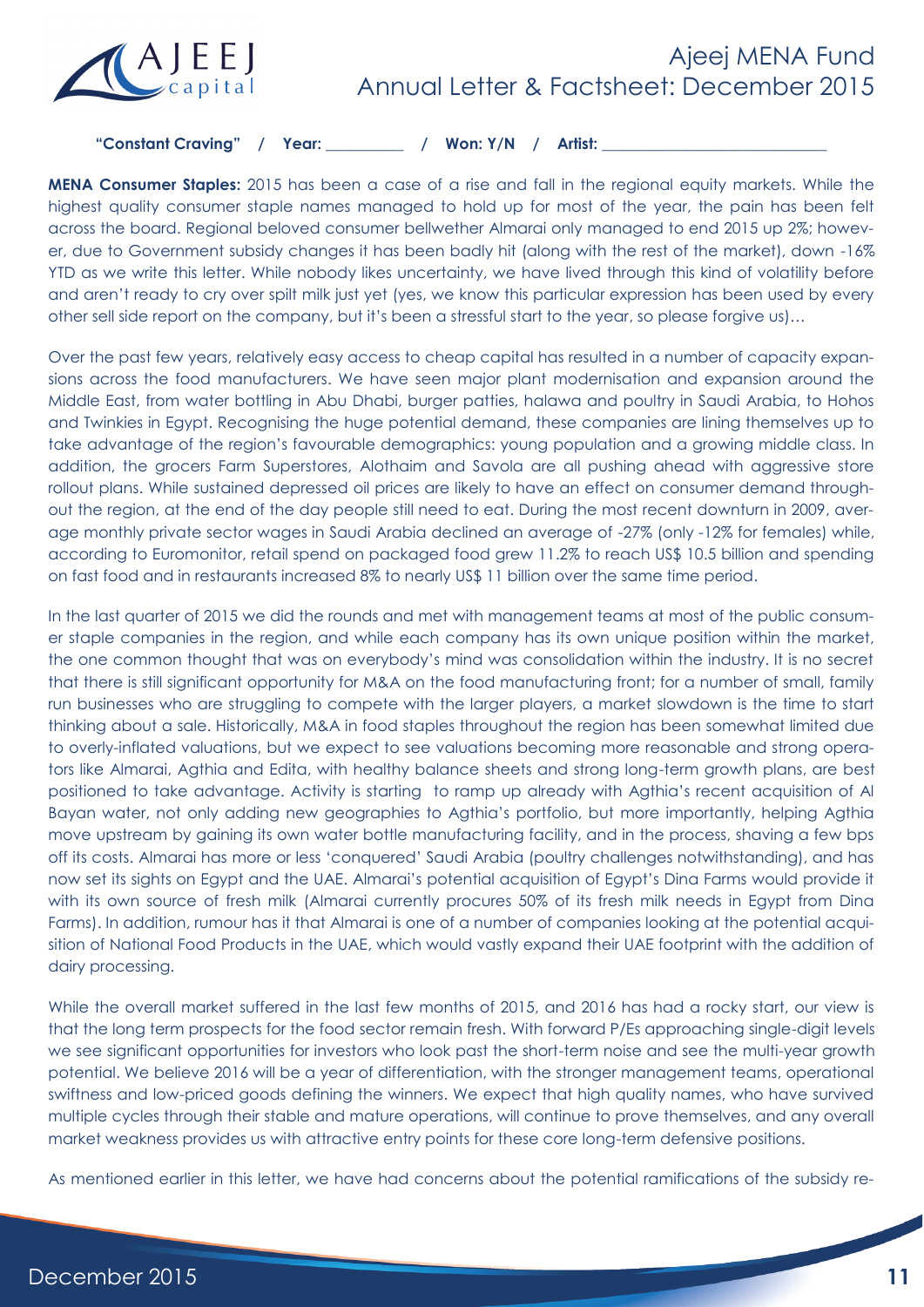

forms across the region and in particular in Saudi Arabia, but for the most part, these seem to have been designed so as to not hurt the low and middle-income segments. Governments, with a focus on Saudi, have tried to soften the impact of price hikes on consumers, and we expect discretionary spending (in particular at the most basic food level) should remain fairly stable. Not only do we expect certain companies to achieve double digit revenue growth with continued demand, we also expect that specific players will benefit from cheaper commodities (from corn and sesame, to skim milk powder at multi-year lows), giving a further boost to margins and bottom-line growth potential.

Overall we expect that quality operators, even in a tough market, will prove the age old adage that, in the long term, the cream always rises to the top (we did it again…sorry).

"Change the World" / Year: \_\_\_\_\_\_\_\_ / Won: Y/N / Artist:

Ajeej's Take on Oil: Disclaimer: as we write this piece, Brent was hovering at around US\$ 30 a barrel.

Understandably, many of our conversations, whether internal or external, over the past few months have revolved around the price of oil: what are the dynamics at play, where do we think it will head in the short, medium and long term, and what are the expected windfalls or challenges for the respective economies in MENA? With no crystal ball in hand, as nice as that would be, we will do our best to describe our view of oil and its impact on MENA, with a focus on Saudi in particular as it is by far the country whose economy is the most intertwined with our favourite fossil fuel.

Over the past 15 to 16 months, oil has lost over 70% of its value. The culprits, in no particular order, have been Chinese and European economic slowdowns, oil production increases in the Americas (whether shale in the north or offshore discoveries in the Latin quarters), the process of removal of Iranian sanctions (this happened to coincide with the last time that oil traded above US\$ 50) and, of course, a stronger dollar. The match or rather the spark plug, as it continues to reignite the oil malaise, has been the inaction of OPEC who no longer want to play the role of the marginal producer, and in fact, since their last meeting, seem to have lost their common plot and cohesion altogether.

Our first question today is that, despite all the above elements being core drivers of the oil price demise, haven't they all been adequately priced in already? Hasn't the price overshot on the downside? We tend to think it probably has… So then where is the new equilibrium assuming that we have indeed witnessed a structural shift in the market with the supply/demand dynamic in the West changing? The slowdown in China's GDP growth has been forecast for years and is not what one would consider crippling at 6.5%; in fact, the global economy will continue to grow albeit at a slower pace according to both the IMF and the World Bank. Growth in production in the US or elsewhere is also not a recent development; in fact and in contrast, the latest reports show that over the last 6 months of 2015, more than US\$ 380 billion of capital has been put on the back burner until prices recover; according to Wood Mackenzie, this equates to the shelving of 68 projects worth 27 billion barrels. Iran? Realistically, Iran will need several years and over US\$ 100 billion of investments before it can make any significant impact to the global supply, and even then the numbers that are being forecast are between 600k and 1 million barrels per day, hardly a paradigm shift in production. Finally, when one couples all of the above with the fact that natural decline rates of global oil production continue to range from 4.5% to 6.7%, it begs the question, why is oil price where it is today?

Even the trusted countercyclical relationship to the US dollar, which historically had been justified by the US energy deficit and large commodity imports, no longer holds as much merit. Yet, it persists (see graphs below). Logically, since 2008 when the shale boom started and the US began to reduce its dependency on oil im-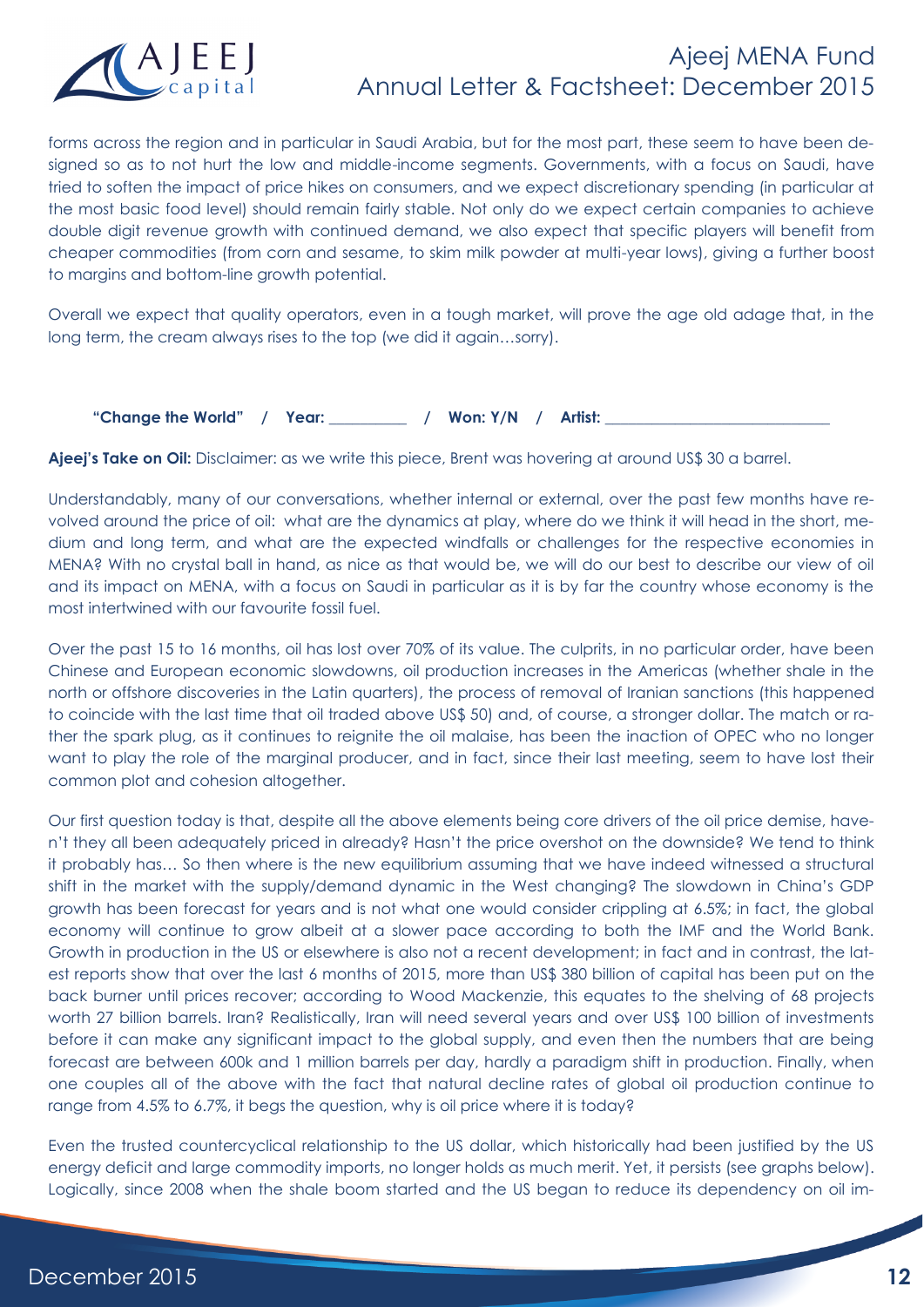

ports, eventually shrinking imports by over two thirds, one would expect the dollar oil relationship to weaken rather than continue unabated.



So what does all this mean? Many of the fundamental arguments apparently no longer justify the oil price drawdowns, leading to the possibility that much of the more recent declines have been driven by speculation, panic and trading dynamics. We hope these are all temporary and that a new normal for oil is found sooner rather than later.

OPEC, which has a tight grip over the main oil tap, continues down the route of production brinkmanship, a route we think they were late to start the journey along. The resulting drop in prices has seen a faster than expected trickledown through to the economies of the oil exporters. The pain is most clearly felt in Saudi Arabia, the conductor of OPEC's last official cohesive stance, and MENA's economic powerhouse. As with most changes that have happened in the Kingdom historically, the recent developments pertaining to the removal of subsidies, issuing of government debt for the first time in years, culling of many expansionary projects and pausing of others, have once again been a case of procrastination followed by a just in time rush to cram as many reforms and changes as possible into as short a time span as possible. This is not an easy environment for the population at large who are experiencing an increased cost of living that younger generations would have never even considered as a possibility (the older generations have felt the pain once before in the late 70s and early 80s). For the investing community it raises challenges, as we have discussed at length elsewhere in this letter, with most sectors from insurance to petrochemicals being affected to some degree. With that said, in the long term, these developments and economic reforms will create better opportunities for growth whether we see oil recover to US\$ 40, US\$ 50, US\$ 60 or US\$ 70 a barrel.

**"Royals" / Year: \_\_\_\_\_\_\_\_\_\_ / Won: Y/N / Artist: \_\_\_\_\_\_\_\_\_\_\_\_\_\_\_\_\_\_\_\_\_\_\_\_\_\_\_\_\_**

**Changes in Saudi Arabia:** For the past 5 years, the crown prince baton was passed at a higher frequency than expected as the natural passage of time took its toll on the aging first generation of Saud's sons. And with each passing, the pontiffs' projections for the future of the country would be adjusted accordingly. This culminated with the death of King Abdullah in early 2015 and the ascendance of his half-brother, now, King Salman. King Abdullah's reign was mostly viewed as a period of increased progressive reform, and empowerment of women as well as, in later years, a stronger push for increased local participation in the Saudi labour force. It was unclear as to what King Salman's general direction of government would be; however most pun-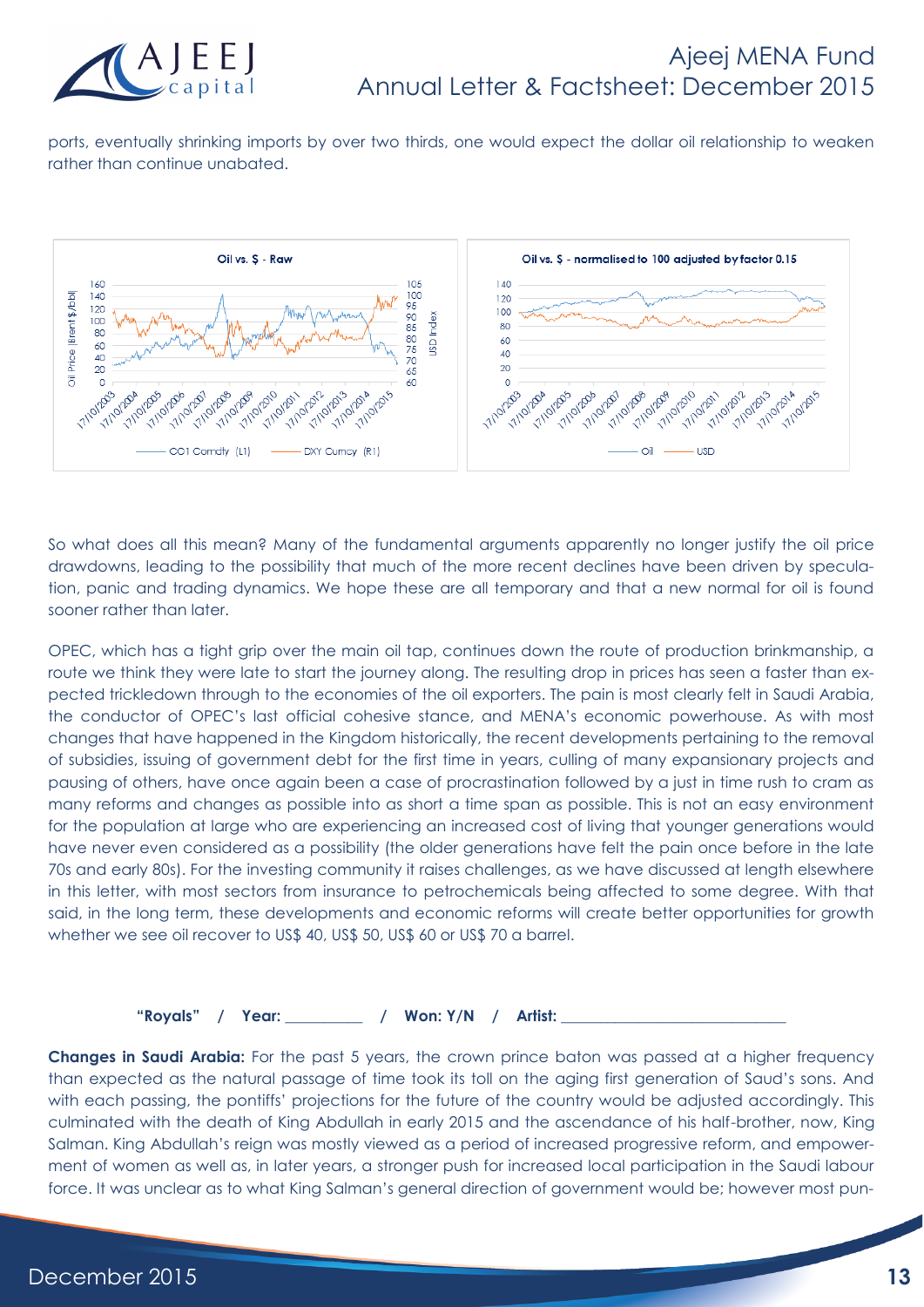

dits at the time, ourselves included, had assumed that the status quo would for the most part be maintained, albeit with a slower push for continued reform.

A year later, we stand corrected. King Salman's reign, thus far, has been anything but maintaining the status quo. His first order of business last January was to call for an almost complete cabinet reshuffle. With exception of the veteran ministers of oil, finance and foreign affairs, few were spared. One of his first orders of business was streamline the decision making process in various fields; this was done through the abolishment of 12 different government bodies that were responsible for everything from education to energy to security. In regards to actual ministerial changes, the king instructed that two education ministries be merged and appointed new ministers of justice, Islamic affairs, municipal affairs, agriculture, housing, health and information, as well as appointing a new head of the intelligence services and the religious police. Notably, the new ministers of agriculture and health are, respectively, Abdulrahman Al Fadhli the previous head of Almarai, the Gulf's biggest dairy producer, and Khalid Al Falih who headed Aramco; such changes have certainly signified a stronger move towards technocratic prowess in Saudi and away from royal appointees and career civil servants. Even the Capital Market Authority saw a change in its chairmanship with the appointment of H.E. Mohamed Al Jadaan (Clifford Chance in Saudi). Beyond that, the king took no time in increasing the powers and responsibilities allotted to his nephew, Prince Mohamed bin Naïf who at the time was the deputy crown prince, and his son, Prince Mohamed bin Salman; in hindsight their respective increased responsibilities foreshadowed their upcoming promotions.

For the next few months, with an uptick in military operations in Yemen, the new Saudi government was for the most part pre-occupied finding its footing; as a result, there were few adjustments in gubernatorial or ministerial positions. Then in April, the big change (which by now was somewhat expected) took place. King Salman removed his half-brother Prince Muqrin from his post as Crown Prince, and promoted his nephew Prince Mohamed bin Naïf, thus signalling the long awaited transition to the next generation of princes. He also appointed his young son, Prince Mohamed bin Salman to the post of Deputy Crown Prince. The move to the younger generation was definitely viewed as a positive development as it put to rest the ongoing debate of which branch of the family tree would the crown be passed down through. With that said, there were a few eyebrows raised at the appointment of the still somewhat younger than average Prince Mohamed bin Salman (MBS); however, over the past year it has become apparent that the young prince is energised and driven to prove that he has rightfully earned his new title.

Notably, MBS's influence has gone from strength to strength over the past year, whether it be on economic, foreign or security related policies; consolidation of power and centralisation of decision making (around MBS to a certain degree) has been the MO of the past year. He has most notably been at the helm of the both the Yemeni operations as well as the large subsidy reform initiatives that have been rolled out since the announcement of the latest budget. On a positive note, many of his earlier critics have adjusted their positions as MBS's drive to prove himself has to an enforced higher work ethic across all ministries. This is certainly a space to watch over the next few years or even for that matter decades (he is 30 years old), as we are witnessing the rise of who is set to be possibly Saudi Arabia's longest serving and most influential ruler in decades.